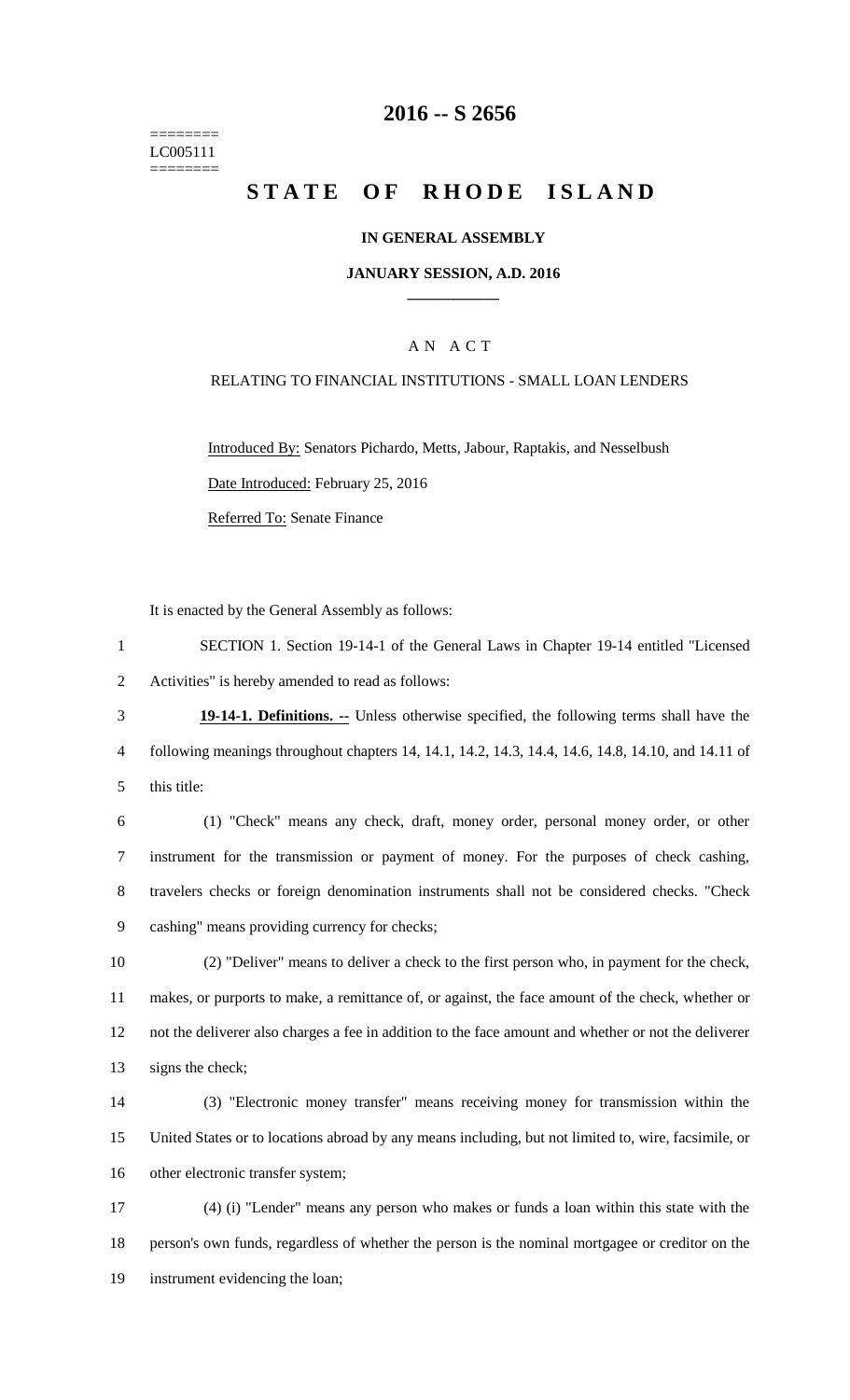(ii) A loan is made or funded within this state if any of the following conditions exist: (A) The loan is secured by real property located in this state; (B) An application for a loan is taken by an employee, agent, or representative of the lender within this state; (C) The loan closes within this state; (D) The loan solicitation is done by an individual with a physical presence in this state; or (E) The lender maintains an office in this state. (iii) The term "lender" shall also include any person engaged in a transaction whereby the person makes or funds a loan within this state using the proceeds of an advance under a line of credit over which proceeds the person has dominion and control and for the repayment of which the person is unconditionally liable. This transaction is not a table-funding transaction. A person is deemed to have dominion and control over the proceeds of an advance under a line of credit used to fund a loan regardless of whether: (A) The person may, contemporaneously with, or shortly following, the funding of the loan, assign or deliver to the line of credit lender one or more loans funded by the proceeds of an advance to the person under the line of credit; (B) The proceeds of an advance are delivered directly to the settlement agent by the line- of-credit lender, unless the settlement agent is the agent of the line-of-credit lender; (C) One or more loans funded by the proceeds of an advance under the line-of-credit is purchased by the line of credit lender; or (D) Under the circumstances, as set forth in regulations adopted by the director, or the director's designee, pursuant to this chapter; (5) "Licensee" means any person licensed under this chapter; (6) "Loan" means any advance of money or credit including, but not limited to: (i) Loans secured by mortgages; (ii) Insurance premium finance agreements; (iii) The purchase or acquisition of retail installment contracts or advances to the holders of those contracts;  $(iv)$  Educational loans; or 31 (v) Any other advance of money;  $\sigma$ r. (vi) Any transaction such as those commonly known as "payday loans," "payday advances," or "deferred-presentment loans," in which a cash advance is made to a customer in exchange for the customer's personal check, or in exchange for the customer's authorization to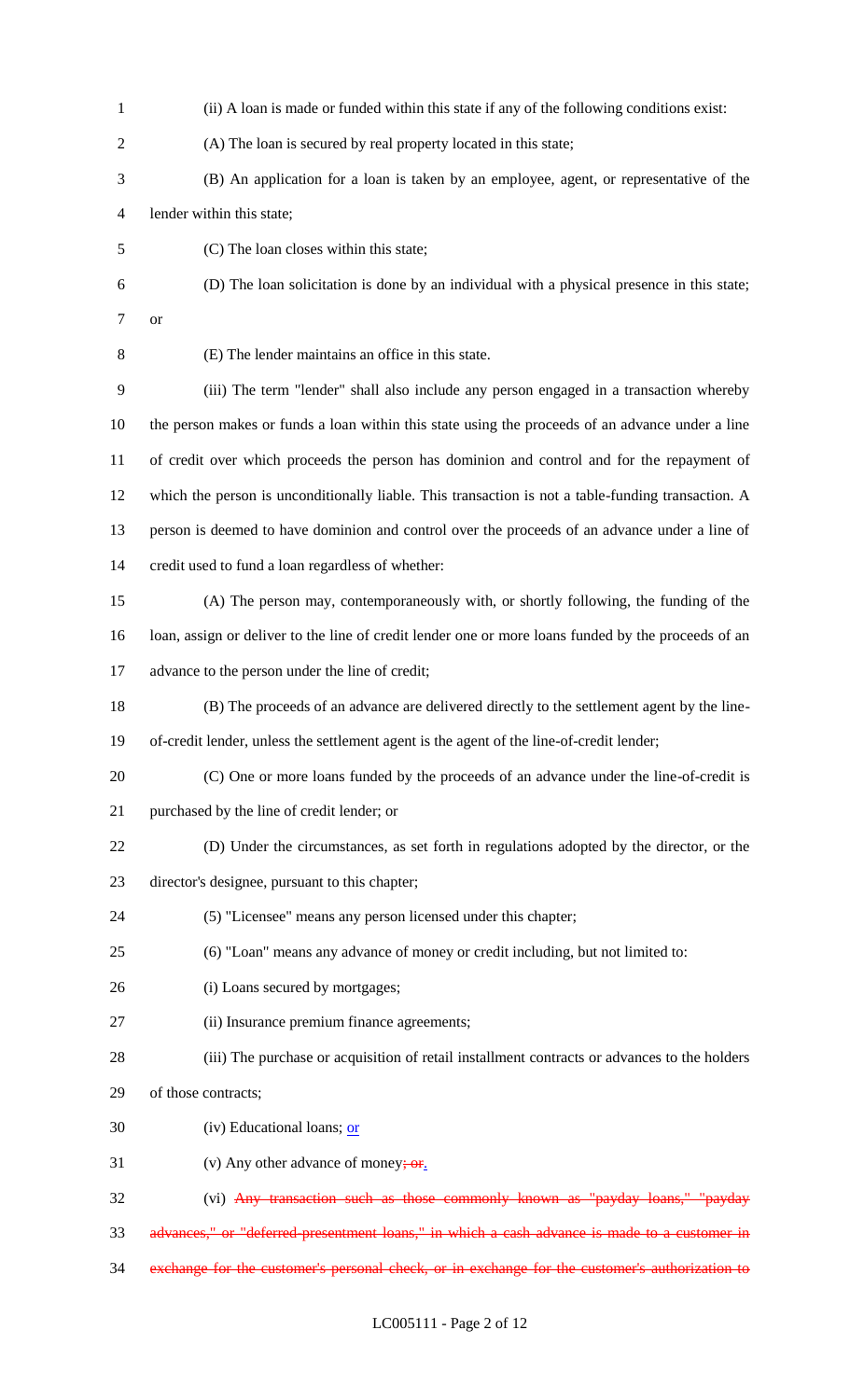debit the customer's deposit account, and where the parties agree either, that the check will not be

cashed or deposited, or that customer's deposit account will not be debited, until a designated

future date.

 (7) "Loan broker" means any person who, for compensation or gain, or in the expectation of compensation or gain, either directly or indirectly, solicits, processes, negotiates, places, or sells a loan within this state for others in the primary market, or offers to do so. A loan broker shall also mean any person who is the nominal mortgagee or creditor in a table-funding transaction. A loan is brokered within this state if any of the following conditions exist:

(i) The loan is secured by real property located in this state;

 (ii) An application for a loan is taken or received by an employee, agent, or representative of the loan broker within this state;

(iii) The loan closes within this state;

 (iv) The loan solicitation is done by an individual with a physical presence in this state; or

(v) The loan broker maintains an office in this state.

 (8) "Personal money order" means any instrument for the transmission or payment of money in relation to which the purchaser or remitter appoints, or purports to appoint, the seller as his or her agent for the receipt, transmission, or handling of money, whether the instrument is 19 signed by the seller, or by the purchaser, or remitter, or some other person;

 (9) "Primary market" means the market in which loans are made to borrowers by lenders, whether or not through a loan broker or other conduit;

 (10) "Principal owner" means any person who owns, controls, votes, or has a beneficial interest in, directly or indirectly, ten percent (10%) or more of the outstanding capital stock and/or equity interest of a licensee;

(11) "Sell" means to sell, to issue, or to deliver a check;

 (12) "Small loan" means a loan of less than five thousand dollars (\$5,000), not secured by real estate, made pursuant to the provisions of chapter 14.2 of this title;

 (13) "Small-loan lender" means a lender engaged in the business of making small loans within this state;

 (14) "Table-funding transaction" means a transaction in which there is a contemporaneous advance of funds by a lender and an assignment by the mortgagee or creditor of the loan to the lender;

 (15) "Check casher" means a person or entity that, for compensation, engages, in whole or in part, in the business of cashing checks;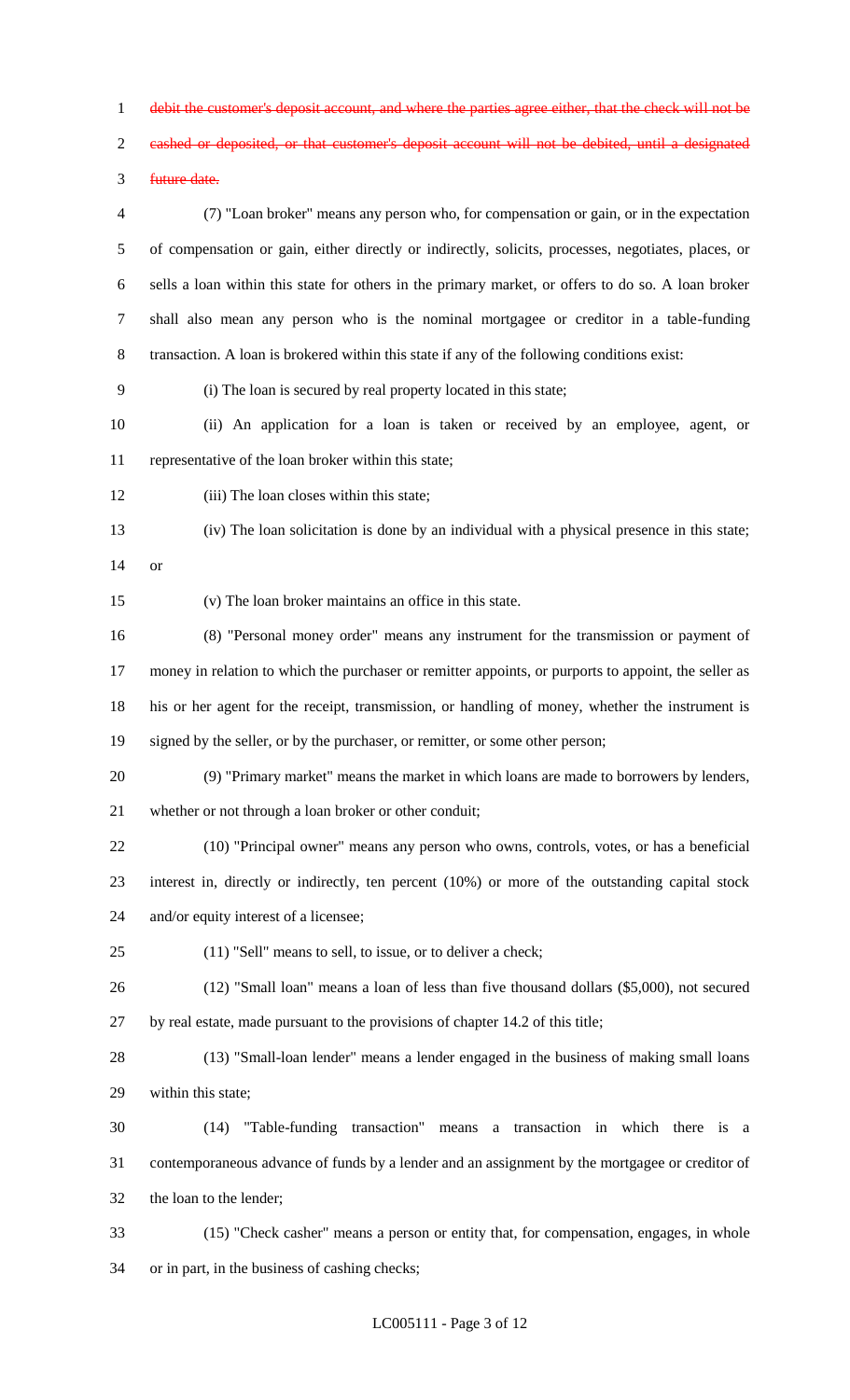(16) "Deferred-deposit transaction" means any transaction, such as those commonly known as "payday loans," "payday advances," or "deferred-presentment loans," in which a cash advance is made to a customer in exchange for the customer's personal check or in exchange for the customer's authorization to debit the customer's deposit account and where the parties agree either that the check will not be cashed or deposited, or that the customer's deposit account will not be debited until a designated future date;

 (17) "Insurance premium finance agreement" means an agreement by which an insured, or prospective insured, promises to pay to an insurance premium finance company the amount advanced, or to be advanced, under the agreement to an insurer or to an insurance producer, in payment of a premium, or premiums, on an insurance contract, or contracts, together with interest and a service charge, as authorized and limited by this title;

 (18) "Insurance premium finance company" means a person engaged in the business of making insurance premium finance agreements or acquiring insurance premium finance agreements from other insurance premium finance companies;

 (19) "Simple interest" means interest computed on the principal balance outstanding immediately prior to a payment for the actual number of days between payments made on a loan over the life of a loan;

 (20) "Nonprofit organization" means a corporation qualifying as a 26 U.S.C. § 501(c)(3) nonprofit organization, in the operation of which no member, director, officer, partner, employee, agent, or other affiliated person profits financially other than receiving reasonable salaries if applicable;

(21) "Mortgage loan originator" has the same meaning set forth in § 19-14.10-3(6);

 (22) "Mortgage loan" means a loan secured in whole, or in part, by real property located 24 in this state:

 (23) "Loan solicitation" shall mean an effectuation, procurement, delivery and offer, and advertisement of a loan. Loan solicitation also includes providing or accepting loan applications and assisting persons in completing loan applications and/or advising, conferring, or informing anyone regarding the benefits, terms and/or conditions of a loan product or service. Loan solicitation does not include loan processing or loan underwriting as defined in this section. Loan solicitation does not include telemarketing that is defined, for purposes of this section, to mean contacting a person by telephone with the intention of collecting such person's name, address, and telephone number for the sole purpose of allowing a mortgage loan originator to fulfill a loan inquiry;

(24) "Processes" shall mean, with respect to a loan, any of a series of acts or functions,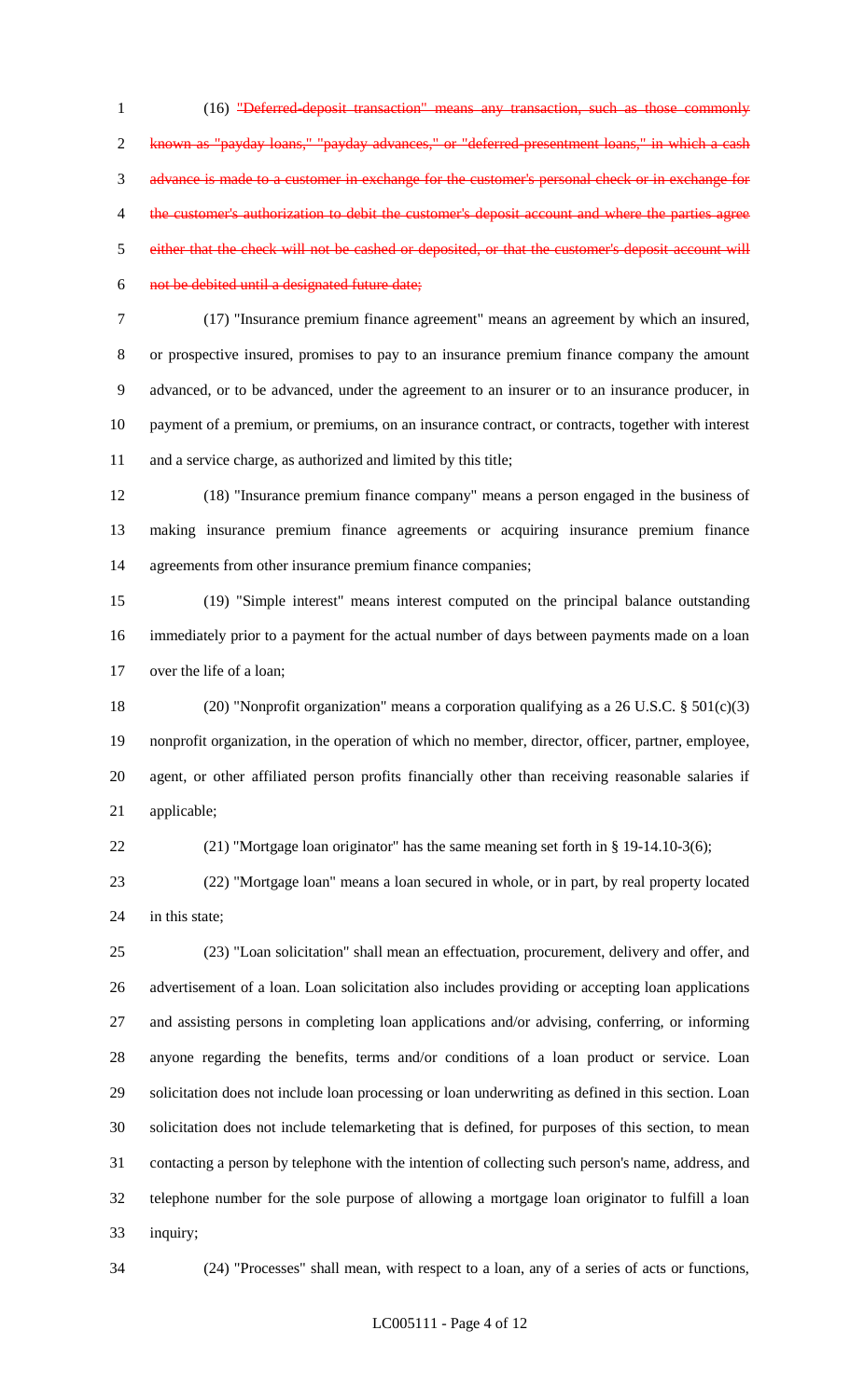including the preparation of a loan application and supporting documents, performed by a person that leads to, or results in, the acceptance, approval, denial, and/or withdrawal of a loan application, including, without limitation, the rendering of services, including loan underwriting, obtaining verifications, credit reports or appraisals, communicating with the applicant and/or the lender or loan broker, and/or other loan processing and origination services, for consideration by a lender or loan broker. Loan processing does not include the following:

(i) Providing loan closing services;

(ii) Rendering of credit reports by an authorized credit reporting agency; and

(iii) Rendering of appraisal services.

 (25) "Loan underwriting" shall mean a loan process that involves the analysis of risk with respect to the decision whether to make a loan to a loan applicant based on credit, employment, assets, and other factors, including evaluating a loan applicant against a lender's various lending criteria for creditworthiness, making a determination for the lender as to whether the applicant meets the lender's pre-established credit standards, and/or making a recommendation regarding loan approval;

 (26) "Negotiates" shall mean, with respect to a loan, to confer directly with, or offer advice directly to, a loan applicant or prospective loan applicant for a loan product or service concerning any of the substantive benefits, terms, or conditions of the loan product or service;

 (27) "Natural person employee" shall mean any natural person performing services as a bona-fide employee for a person licensed under § 19-14-1, et. seq., in return for a salary, wage, or other consideration, where such salary, wage, or consideration is reported by the licensee on a federal form W-2 payroll record. The term does not include any natural person or business entity performing services for a person licensed under the provisions of Rhode Island general laws in return for a salary, wage, or other consideration, where such salary, wage, or consideration is reported by the licensee on a federal form 1099;

 (28) "Bona fide employee" shall mean an employee of a licensee who works under the oversight and supervision of the licensee;

 (29) "Oversight and supervision of the licensee" shall mean that the licensee provides training to the employee, sets the employee's hours of work, and provides the employee with the equipment and physical premises required to perform the employee's duties;

 (30) "Operating subsidiary" shall mean a majority-owned subsidiary of a financial institution or banking institution that engages only in activities permitted by the parent financial institution or banking institution;

(31) "Provisional employee" means a natural person who, pursuant to a written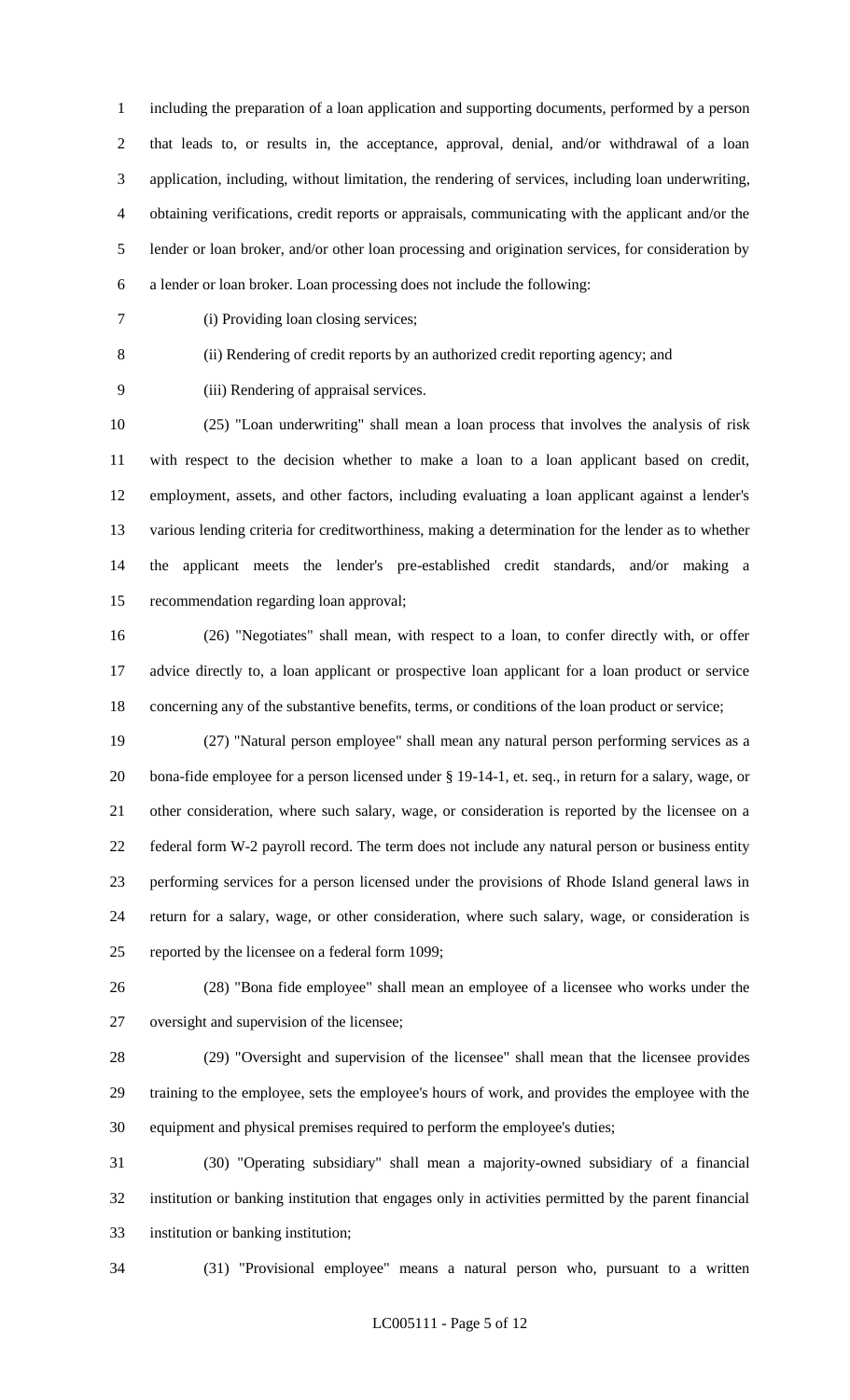agreement between the natural person and a wholly owned subsidiary of a financial holding company, as defined in The Bank Holding Company Act of 1956, as amended, a bank-holding company, savings-bank-holding company, or thrift holding company, is an exclusive agent for the subsidiary with respect to mortgage loan originations, and the subsidiary: (a) Holds a valid loan broker's license; and (b) Enters into a written agreement with the director, or the director's designee, to include:

 (i) An "undertaking of accountability", in a form prescribed by the director, or the director's designee, for all of the subsidiary's exclusive agents to include full-and-direct financial and regulatory responsibility for the mortgage loan originator activities of each exclusive agent as 10 if said exclusive agent were an employee of the subsidiary;

 (ii) A business plan, to be approved by the director, or the director's designee, for the education of the exclusive agents, the handling of consumer complaints related to the exclusive agents, and the supervision of the mortgage loan origination activities of the exclusive agents; and (iii) A restriction of the exclusive agents' mortgage loan originators' activities to loans to be made only by the subsidiary's affiliated bank.

 (32) "Multi-state licensing system" means a system involving one or more states, the District of Columbia, or the Commonwealth of Puerto Rico established to facilitate the sharing of regulatory information and the licensing, application, reporting, and payment processes, by electronic or other means, for mortgage lenders and loan brokers and other licensees required to be licensed under this chapter;

 (33) "Negative equity" means the difference between the value of an asset and the outstanding portion of the loan taken out to pay for the asset, when the latter exceeds the former amount;

 (34) "Loan-closing services" means providing title services, including title searches, title examinations, abstract preparation, insurability determinations, and the issuance of title commitments and title insurance policies, conducting loan closings, and preparation of loan closing documents when performed by, or under the supervision of, a licensed attorney, licensed 28 title agency, or licensed title insurance company;

 (35) "Servicing" means receiving a scheduled periodic payment from a borrower pursuant to the terms of a loan, including amounts for escrow accounts, and making the payments to the owner of the loan or other third party of principal and interest and other payments with respect to the amounts received from the borrower as may be required pursuant to the terms of the servicing loan documents or servicing contract. In the case of a home equity conversion mortgage or a reverse mortgage, servicing includes making payment to the borrower;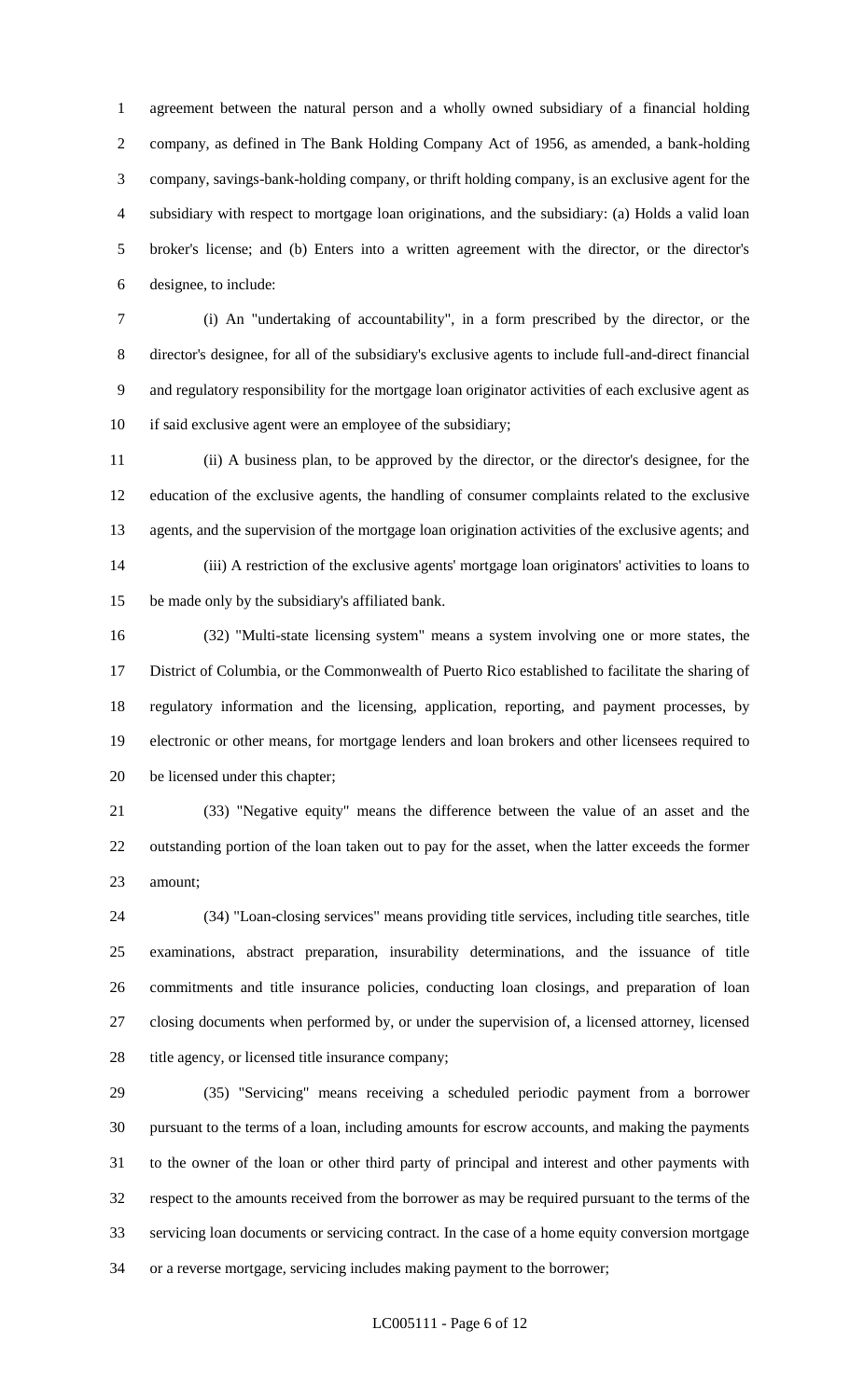(36) "Third-party loan servicer" means a person who, directly or indirectly, engages in the business of servicing a loan made to a resident of Rhode Island, or a loan secured by residential real estate located in Rhode Island, for a personal, family, or household purpose, owed or due or asserted to be owed or due another; and

 (37) "Writing" means hard-copy writing or electronic writing that meets the 6 requirements of  $\S$  42-127.1-1 et seq.

 SECTION 2. Section 19-14.1-10 of the General Laws in Chapter 19-14.1 entitled "Lenders and Loan Brokers" is hereby amended to read as follows:

 **19-14.1-10. Special exemptions. --** (a) The licensing provisions of chapter 14 of this title shall not apply to:

(1) Nonprofit charitable, educational, or religious corporations or associations;

 (2) Any person who makes less than six (6) loans in this state in any consecutive twelve (12) month period; there is no similar exemption from licensing for loan brokers for brokering loans or acting as a loan broker;

 (3) Any person acting as an agent for a licensee for the purpose of conducting closings at a location other than that stipulated in the license;

 (4) Regulated institutions and banks or credit unions organized under the laws of the United States, or subject to written notice with a designated Rhode Island agent for service of process in the form prescribed by the director or the director's designee, of any other state within the United States if the laws of the other state in which such bank or credit union is organized authorizes under conditions not substantially more restrictive than those imposed by the laws of this state, as determined by the director or the director's designee, a financial institution or credit union to engage in the business of originating or brokering loans in the other state; no bank or credit union duly organized under the laws of any other state within the United States may receive deposits, pay checks or lend money from any location within this state unless such bank or credit union has received approval from the director or the director's designee for the establishment of an interstate branch office pursuant to chapter 7 of title 19 of the general laws; or

 (5) Any natural person employee who is employed by a licensee when acting on the licensee's behalf; provided that this exemption shall not apply to a mortgage loan originator required to be licensed under § 19-14-2 or § 19-14.10-4.

 (6) A licensed attorney when performing loan closing services for a licensee or for an entity identified in subdivision (4) above.

(b) The provisions of this chapter and chapter 14 of this title shall not apply to:

(1) Loans to corporations, joint ventures, partnerships, limited liability companies or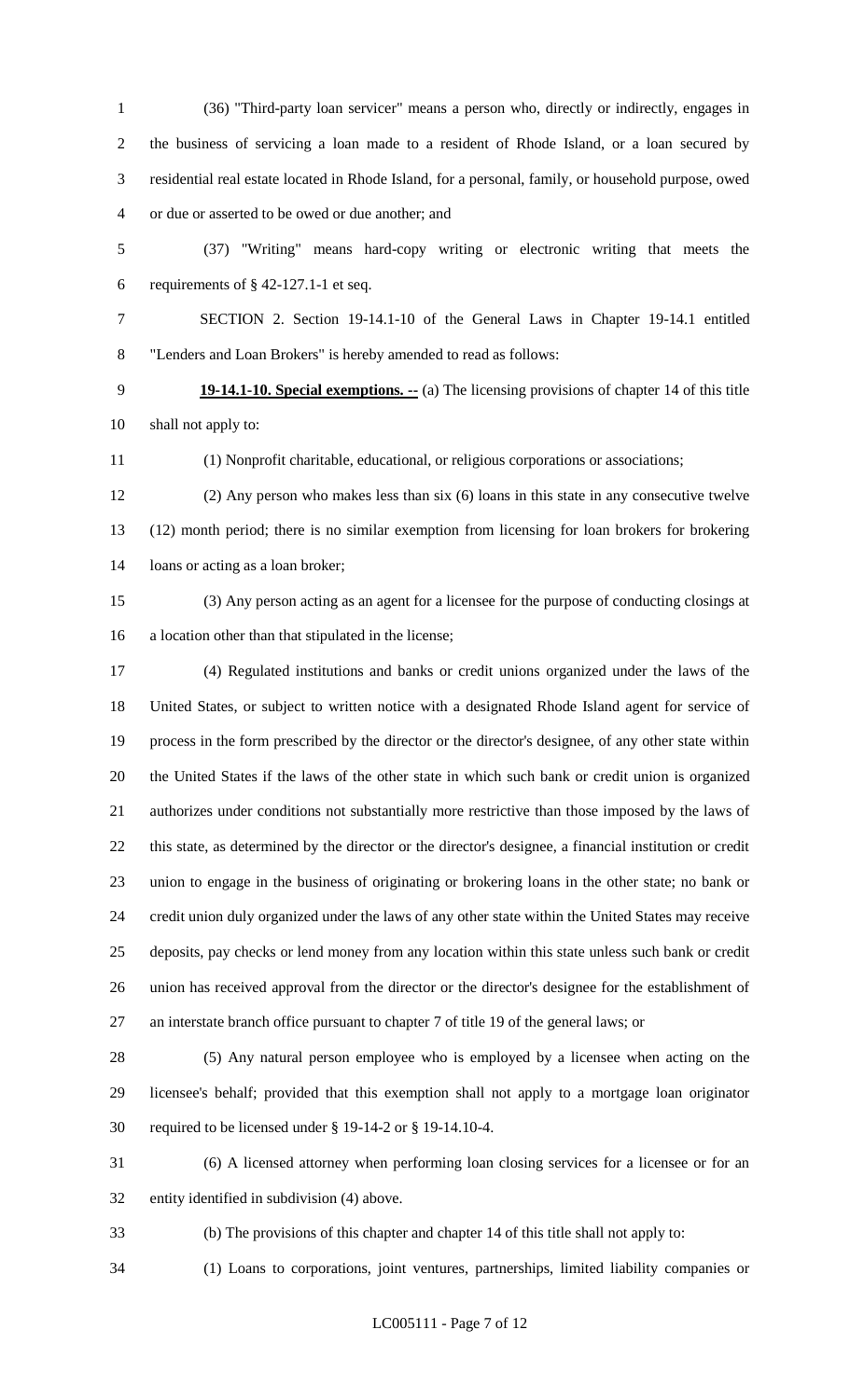- other business entities;
- (2) Loans over twenty-five thousand dollars (\$25,000) in amount to individuals for business or commercial, as opposed to personal, family or household purposes;

(3) Loans principally secured by accounts receivable and/or business inventory;

 (4) Loans made by a life insurance company wholly secured by the cash surrender value of a life insurance policy;

 (5) Education-purpose loans made by the Rhode Island health and educational building corporation as vested in chapter 38.1 of title 45 of the Rhode Island student loan authority as vested in chapter 62 of title 16;

 (6) The acquisition of retail or loan installment contracts by an entity whose sole business in this state is acquiring them from federal banks receivers or liquidators;

 (7) Notes evidencing the indebtedness of a retail buyer to a retail seller of goods, services or insurance for a part or all of the purchase price; or

 (8) Any municipal, state or federal agency which makes, brokers, or funds loans or acts as a lender or a loan broker. This exemption includes exclusive agents or exclusive contractors of the agency specifically designated by the agency to perform those functions on behalf of the agency and which has notified the director, in writing, of the exclusive agency or contract.

 (9) Notes evidencing the indebtedness of a retail buyer to a retail motor vehicle dealer that include as part of the amount financed, disclosed in accordance with 12 C.F.R. 226.18 as amended, an amount representing negative equity related to the motor vehicle being traded in as part of the purchase price of the motor vehicle being purchased.

22 (c) No license to make or fund loans, or to act as a lender or small loan lender shall be

required of any person who engages in deferred deposit transactions (commonly known as "pay-

24 day advance") while holding a valid license to cash checks pursuant to chapter 14 of this title.

 SECTION 3. Section 19-14.2-1 of the General Laws in Chapter 19-14.2 entitled "Small Loan Lenders" is hereby amended to read as follows:

**19-14.2-1. Maximum rate on small loans not authorized by chapter. --** (a) No person,

 except as authorized by this chapter, shall directly or indirectly charge, contract for, or receive any interest, discount, or consideration greater than provided by this chapter upon the loan, use, or sale of credit of the amount or value of five thousand dollars (\$5,000) or less.

 (b) The prohibition in subsection (a) shall apply to any person who, by any device, subterfuge, or pretense shall charge, contract for, or receive greater interest, consideration, or charges than is authorized by this chapter for the loan, use, or forbearance of money, goods, or things in action, or for the loan, use, or sale of credit.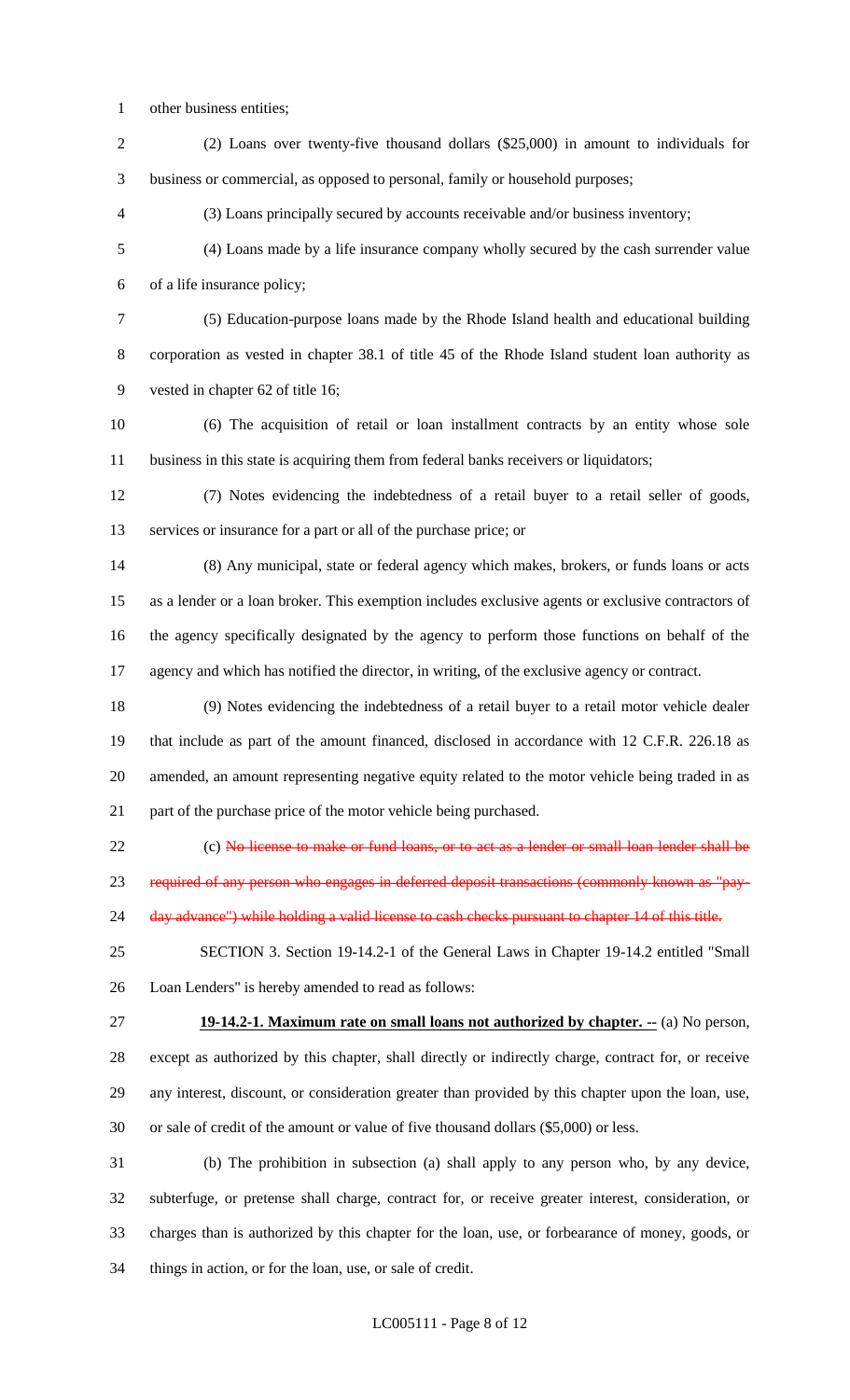(c) No loan of the amount or value of five thousand dollars (\$5,000) or less for which a greater rate of interest, consideration, or charges than is permitted by this chapter has been charged, contracted for, or received, wherever made, shall be enforced in this state, and every person in any way participating therein in this state shall be subject to the provisions of this chapter, provided that this section shall not apply to loans legally made in any other state, commonwealth, or district which then has in effect a regulatory small loan law similar in principal to this chapter.

 (d) No person may engage in any device, subterfuge, or pretense to evade the requirements of this chapter, including making loans disguised as personal property sales and 10 leaseback transactions, or disguising loan proceeds as cash rebates for the pretextual installment 11 sale of goods or services, or assisting a debtor to obtain a loan with a greater rate of interest, 12 consideration, or charges than is permitted by this chapter through any method including mail, 13 telephone, internet, or any electronic means regardless of whether the person has a physical 14 location in the state.

- SECTION 4. Sections 19-14.4-4 and 19-14.4-5 of the General Laws in Chapter 19-14.4 entitled "Check Cashing" are hereby amended to read as follows:
- 

#### **19-14.4-4. Fees for services. --** No licensee shall:

 (1) Charge check-cashing fees in excess of three percent (3%) of the face amount of the check, or five dollars (\$5.00), whichever is greater, if the check is the payment of any kind of state public assistance or federal social security benefit;

- (2) Charge check-cashing fees for personal checks in excess of ten percent (10%) of the face amount of the personal check or five dollars (\$5.00), whichever is greater; or
- (3) Charge check-cashing fees in excess of five percent (5%) of the face amount of the

check or five dollars (\$5.00), whichever is greater, for all other checks.

- 25 (4) Charge deferred deposit transaction fees in excess of ten percent (10%) of the amount 26 of funds advanced.
- **19-14.4-5. Posting of charges -- Endorsement -- Receipt. --** (a) In every location licensed pursuant to this chapter, there shall be at all times posted in a conspicuous place within 29 the licensed premises a complete and unambiguous schedule of all fees for cashing checks, 30 deferred deposit transactions expressed as both a dollar amount and an annual percentage rate, and the initial issuance of any identification card.

 (b) Before a licensee shall deposit, with any regulated institution or other insured- deposit-taking institution organized under the laws of the United States, a check cashed by the licensee, the check must be endorsed with the name under which the licensee is doing business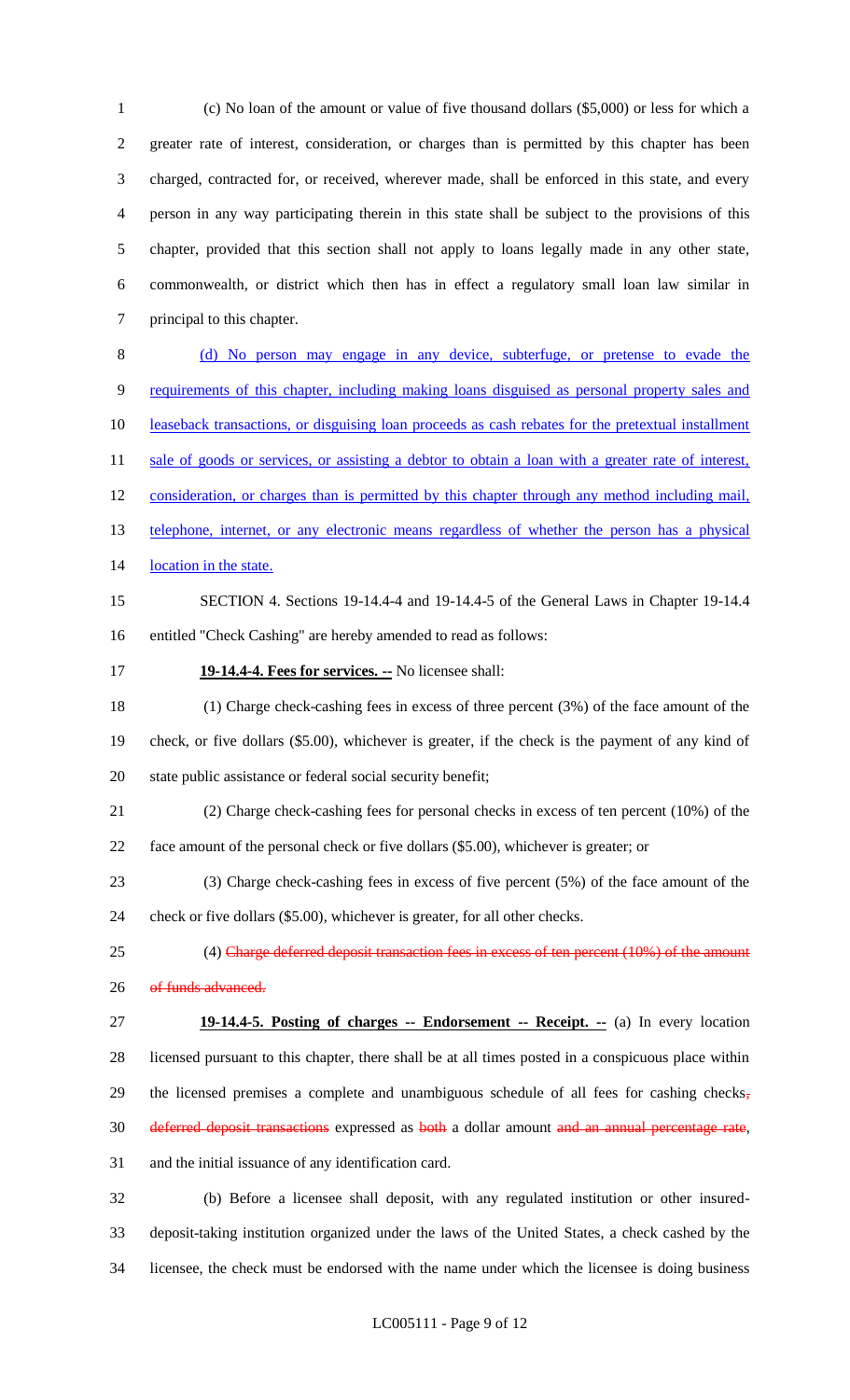1 and must include the words "licensed check cashing services".

2 (c) The licensee shall provide a receipt for each transaction for the benefit of a customer. 3 (d) Each check casher shall also post a list of valid identification which is acceptable in 4 lieu of identification provided by the check casher. The information required by this section shall 5 be clear, legible, and in letters not less than one-half (1/2) inch in height. The information shall be 6 posted in a conspicuous location in the unobstructed view of the public within the check cashers' 7 premises. Failure to post information as required by this section, or the imposition of fees or 8 identification requirements contrary to the information posted, shall constitute a deceptive trade 9 practice under chapter 13.1 of title 6. 10 SECTION 5. Section 19-14.4-5.1 of the General Laws in Chapter 19-14.4 entitled 11 "Check Cashing" is hereby repealed. 12 **19-14.4-5.1. Customer checks -- Deferred deposits. --** (a) A check casher may defer the 13 deposit of a personal check written by a customer for a term of no less than thirteen (13) days, 14 pursuant to the provisions of this section. The face amount of the check shall not exceed five 15 hundred dollars (\$500). 16 (b) Each deferred deposit shall be made pursuant to a written agreement that has been 17 signed by the customer and by the check casher or an authorized representative of the check 18 casher. The written agreement shall contain a statement of the total amount of any fees charged 19 for the deferred deposit, expressed both in United States currency and as an annual percentage 20 rate (APR), as required by federal regulations. The written agreement shall authorize the check 21 casher to defer deposit of the personal check until a specific date no less than thirteen (13) days 22 from the date the written agreement was signed and executed. The written agreement shall not 23 permit the check casher to accept collateral. 24 (c) A roll-over is an extension or deferral of the payment due date of a deferred deposit 25 transaction for the payment of only an additional fee. 26 (d) The maximum amount of a single customer's check is five hundred dollars (\$500). 27 **(a)** The maximum aggregate amount of concurrently outstanding checks held by the 28 licensee or its affiliate from the same customer is five hundred dollars (\$500). 29 (f) The maximum number of concurrently outstanding checks held by the licensee or its 30 affiliates from the same customer is three (3). 31  $(g)$  The maximum number of rollovers permitted is one. 32 (h) The check casher shall give a duplicate original of the agreement to the customer at 33 the time of the transaction.

LC005111 - Page 10 of 12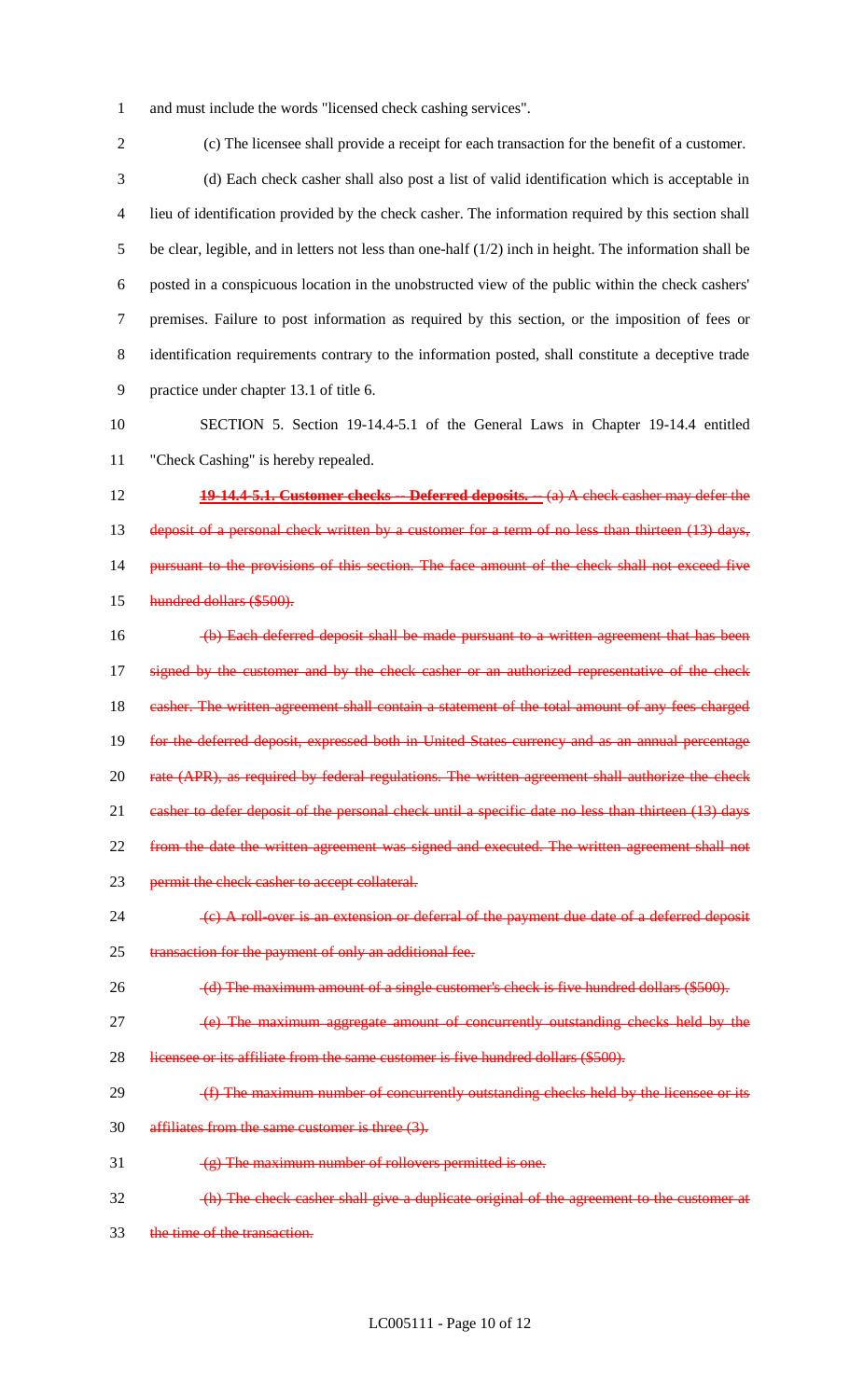1 SECTION 6. This act shall take effect upon passage.

#### $=$ LC005111  $=$